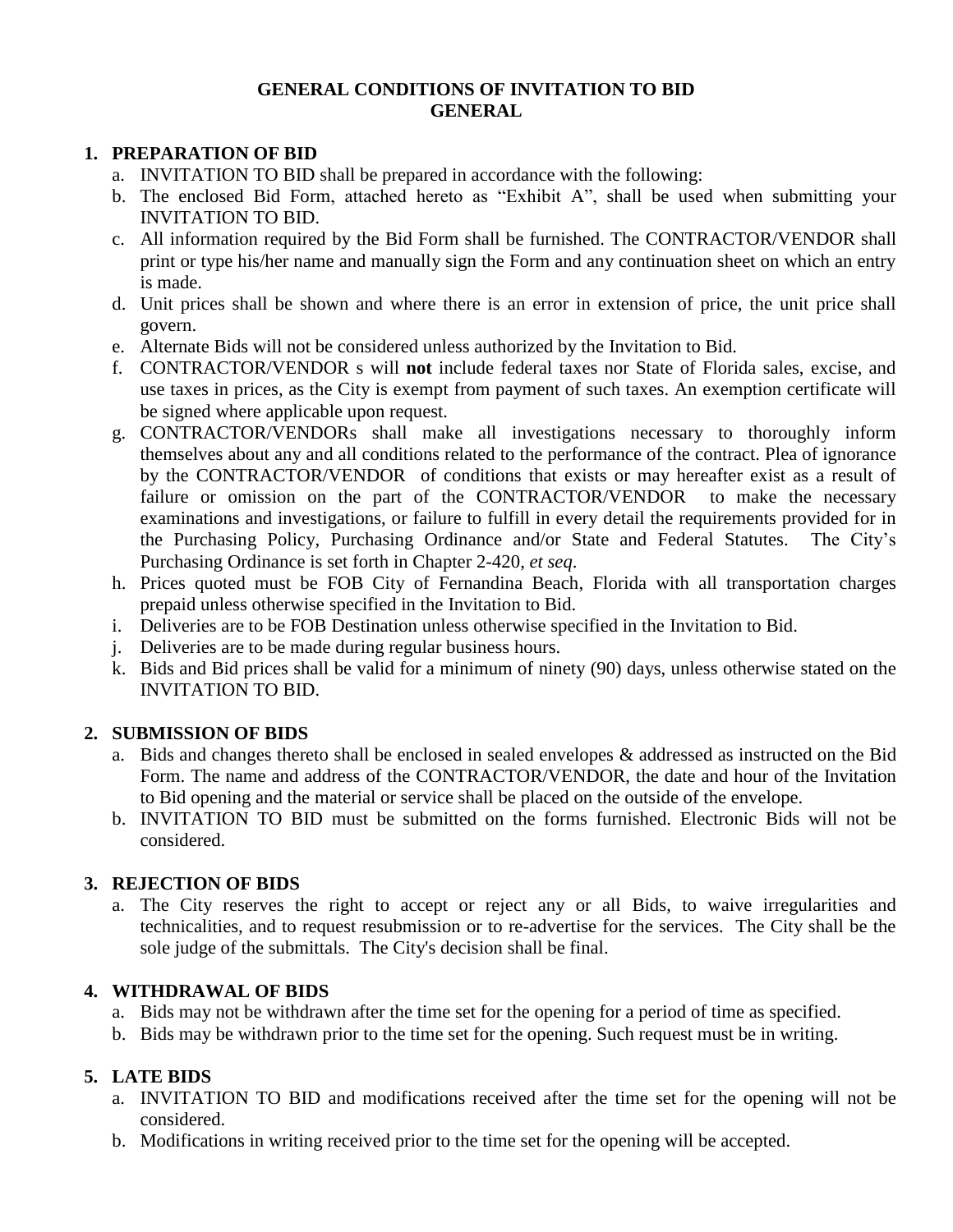# **6. LOCAL, STATE, AND FEDERAL COMPLIANCE**

- a. CONTRACTOR/VENDOR s shall comply with all local, state, and federal directives, orders and laws as applicable to the INVITATION TO BID and subsequent contract(s) including but not limited to Equal Employment Opportunity (EEO), Minority Business Enterprise (MBE), and OSHA as applicable to this contract.
- b. A "Public Entity Crimes Statement", in accordance with Florida Statutes, Section 287.133 (3) (a), on Public Entity Crimes, attached hereto as Exhibit "B", must be received at the time of the bid.
- c. A "Drug Free Workplace Certification" attached hereto as Exhibit "C", must be received at the time of the bid.
- d. The City of Fernandina Beach requires that the CONTRACTOR/VENDOR selected will not discriminate under the contract against any person, in accordance with federal, state and local government regulations.
- e. An "E-Verify Statement" attached hereto as Exhibit "D" must be received at the time of the bid.

# **7. COLLUSION**

a. The CONTRACTOR/VENDOR , by affixing his signature to the Bid Form, agrees to the following:

"CONTRACTOR/VENDOR certifies that his INVITATION TO BID is made without previous understanding, agreement, or connection with any person, firm or corporation making a Bid for the same item(s) and is in all respects fair, without outside control, collusion, fraud, or otherwise illegal action".

# **8. AWARD OF INVITATION TO BID**

- a. The INVITATION TO BID will be awarded to the most responsive and responsible CONTRACTOR/VENDOR offering the best value to the City of Fernandina Beach.
- b. The City reserves the right to accept and award item by item, and/or by group, or in the aggregate.
- c. A written award of acceptance (Purchase Order), mailed or otherwise furnished to the successful CONTRACTOR/VENDOR shall result in a binding contract without further action by either party.
- d. Unless otherwise noted in the specifications, the length of the agreement shall be one year, with 2 one year renewals possible based on the mutual consent of the parties.
- e. Upon award, for construction projects, the Contractor will be required to complete/execute the City's Contract and General Conditions for Construction Services. An example of the contract can be found on the City's website at [www.fbfl.us,](http://www.fbfl.us/) Bids and Purchasing web page.
- f. Agreement may be cancelled with 60 day notice unless otherwise stated in signed contract documents.

# **9. NOT RESPONSIBLE FOR COSTS**

a. The City shall not be responsible for any cost incurred by a prospective CONTRACTOR/VENDOR in responding to this INVITATION TO BID.

# **10. BONDS**

- If Bid is less than \$50,000 no Bid Bond or Payment and Performance Bond required.
- If Bid is greater than \$50,000 and is for material only, a Bid Bond is required but no Payment and Performance Bond is required.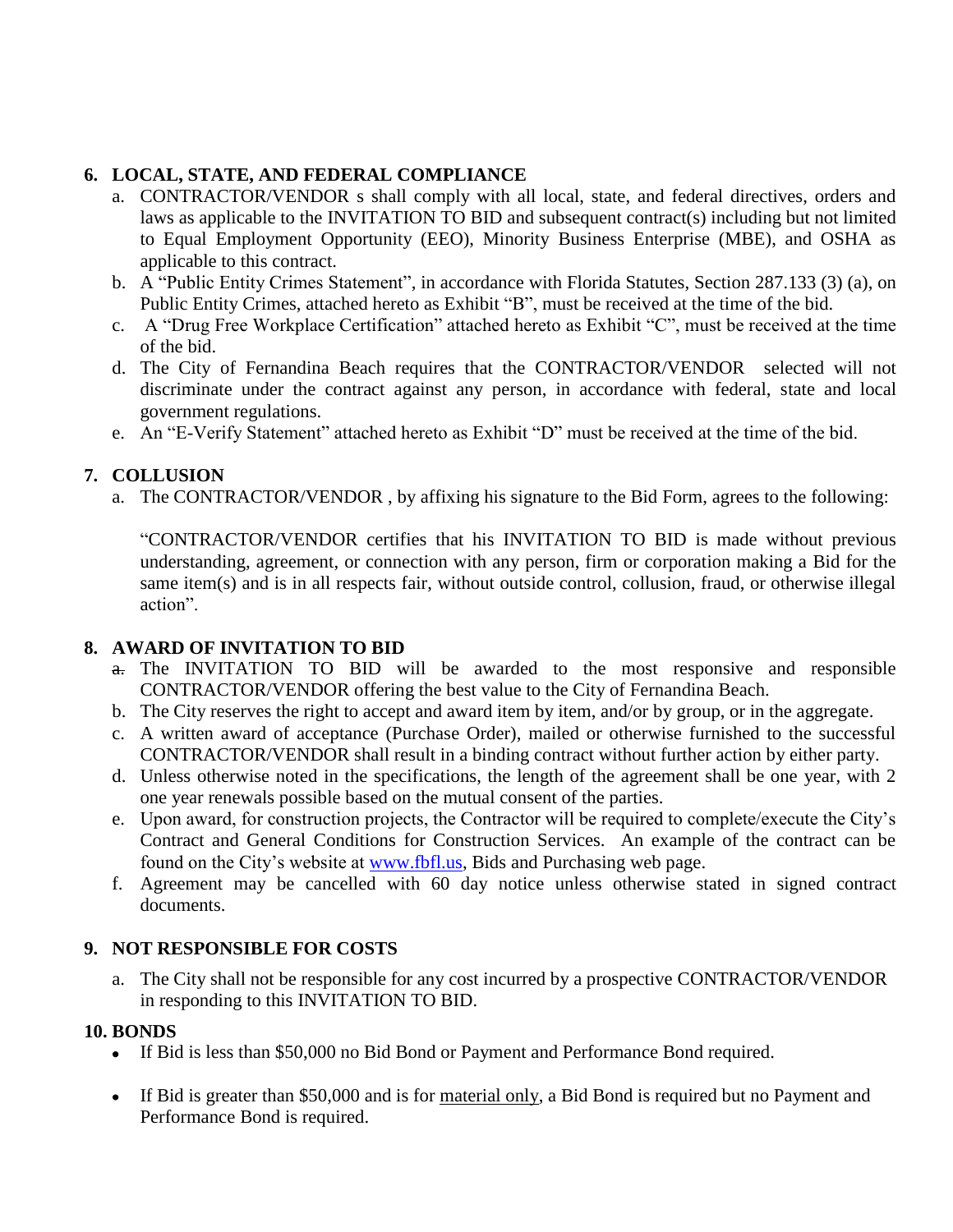- If Bid is \$50,000 \$100,000, and is for services, a Bid Bond is required but no Payment and Performance Bond is required.
- If Bid is greater than \$100,000, and is for services, Bid Bond and Payment and Performance Bond is required.

## BID BOND:

a. If the Base Bid or the Base Bid plus the sum of any alternates fall into the criteria above requiring a Bid Bond, the CONTRACTOR/VENDOR shall enclose a Certified Check or Bid Bond with each bid. A Certified Check or Bid Bond shall be for an amount not less than five percent (5%) of the Bid price and shall be made payable to the CITY OF FERNANDINA BEACH as a guarantee that the CONTRACTOR/VENDOR will not withdraw its bid for a period of ninety (90) calendar days after Bid closing time. Bid Bonds or Certified Checks will be returned to unsuccessful CONTRACTOR/VENDOR s within 10 days of bid award. Successful CONTRACTOR/VENDOR s will receive their Certified Check or Bid Bond after the contract/agreement has been signed and a Performance and Payment Bond is received.

# PERFORMANCE AND PAYMENT BONDS:

a. In the event the Contract is awarded to the CONTRACTOR/VENDOR, CONTRACTOR/VENDOR will thereafter enter into a written contract with the CITY OF FERNANDINA BEACH and furnish a Payment and Performance Bond in an amount equal to the contract price. The form of the bonds shall be in accordance with Section 255.05 of Florida Statutes. Failing to do so, CONTRACTOR/VENDOR shall forfeit its bid security.

Payment and Performance Bond shall be secured from or countersigned by an agency or surety company recognized in good standing and authorized to do business in the State of Florida.

The following exceptions to CONTRACTOR/VENDOR providing Performance and Payment Bonds are as follows: In lieu of the Performance and Payment Bonds, a contractor may file with the City an alternative form of security in the form of cash, a money order, a certified check, a cashier's check, an irrevocable letter of credit, or a security of a type listed in part II of chapter 625, Florida Statutes. Any such alternative form of security shall be for the same purpose and be subject to the same conditions as those applicable to the bonds. The value of an alternative form of security shall be in the amount of the bid.

# **11. PUBLIC INFORMATION**

a. All information contained in this Bid is public information, and as such will be handled in accordance with the Florida Statutes.

# **12. ADDITIONAL INFORMATION**

a. The City reserves the right to require CONTRACTOR/VENDOR s to provide references and information on previous similar experience prior to award of the contract.

# **13. QUESTIONS**

a. Any questions about the INVITATION TO BID should be communicated per instructions in the INVITATION TO BID.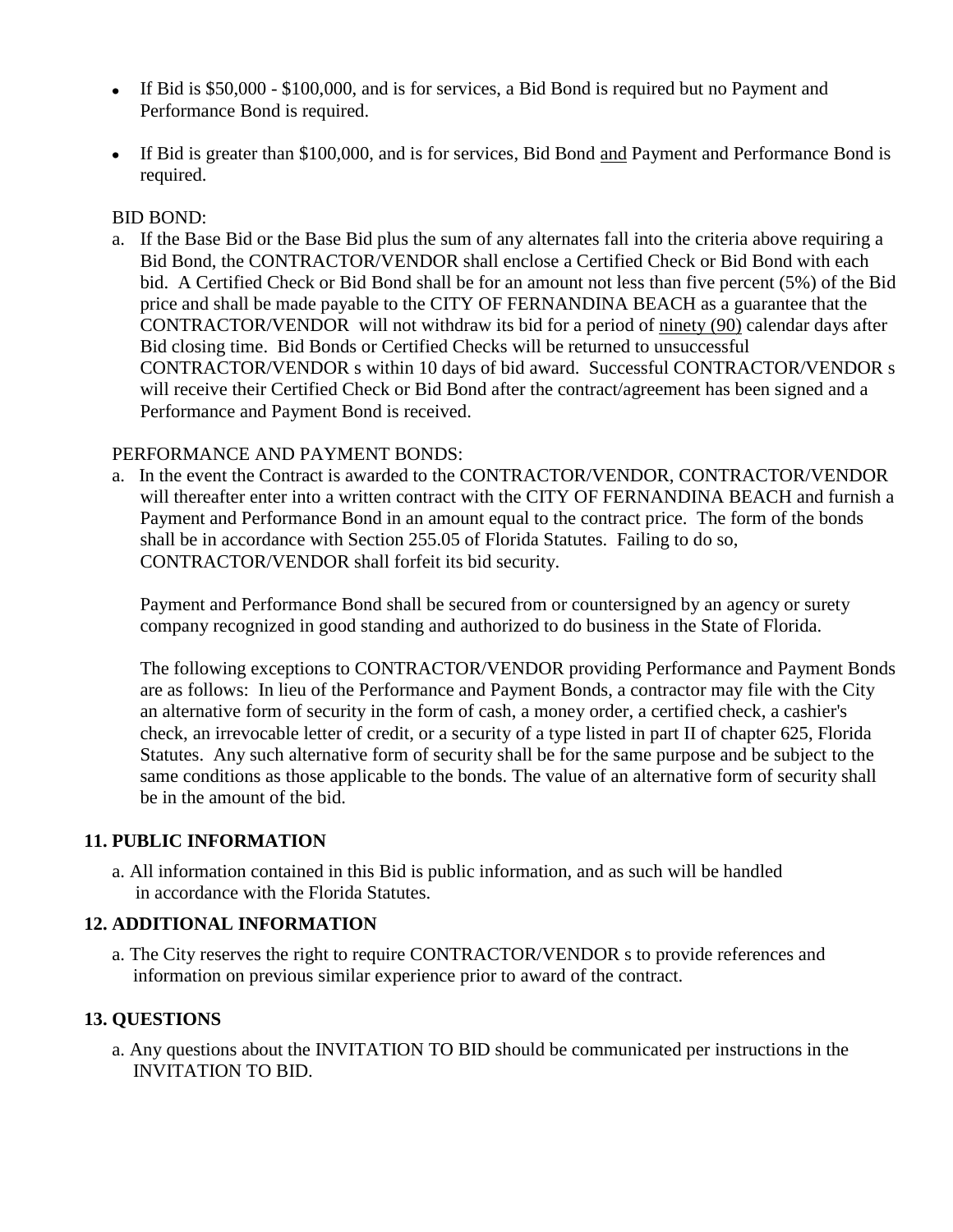## **14. INDEMNIFICATION AND INSURANCE**

#### INDEMNIFICATION

The parties recognize that CONTRACTOR/VENDOR is an independent Contractor. CONTRACTOR/VENDOR agrees to assume liability for and indemnify, hold harmless, and defend the CITY, its commissioners, mayor, officers, employees, agents, and attorneys of, from, and against all liability and expense, including reasonable attorney's fees, in connection with any and all claims, demands, damages, actions, causes of action, and suits in equity of whatever kind or nature, including claims for personal injury, property damage, equitable relief, or loss of use, arising directly or indirectly out of or in connection with any negligent and/or deliberate act or omission of CONTRACTOR/VENDOR, its officers, employees, agents, and representatives. CONTRACTOR/VENDOR's liability hereunder shall include all attorney's fees and costs incurred by the CITY in the enforcement of this indemnification provision. This includes claims made by the employees of CONTRACTOR/VENDOR against the CITY and CONTRACTOR/VENDOR hereby waives its entitlement, if any, to immunity under Section 440.11, Florida Statutes. The obligations contained in this provision shall survive termination of this Agreement and shall not be limited by the amount of any insurance required to be obtained or maintained under this Agreement. Nothing contained in the foregoing indemnification shall be construed to be a waiver of any immunity or limitation of liability the CITY may have under the doctrine of sovereign immunity or Section 768.28, Florida Statutes.

#### Waiver of Subrogation

The CITY and the CONTRACTOR/VENDOR waive all rights against each other for damages caused by perils coverage by insurance provided to the extent covered by such insurance, except such rights as they may have to the proceeds of such insurance held by the CITY and the CONTRACTOR/VENDOR as trustees. The CONTRACTOR/VENDOR shall require similar waivers from all subcontractors and their subcontractors and suppliers.

The CITY and the CONTRACTOR/VENDOR waive all rights against each other for loss or damage to any equipment used in connection with the Project and covered by any property insurance. The CONTRACTOR/VENDOR shall require similar waivers from all subcontractors and their subcontractors and suppliers. The CITY waives subrogation against the CONTRACTOR/VENDOR on all property and consequential loss policies carried by the CITY on adjacent properties and under property and consequential loss policies purchased for the Project after its completion.

If the insurance policies referred to in this Section require an endorsement to provide for continued coverage where there is a waiver of subrogation, the CITY of such policies will cause them to be so endorsed; failure to obtain endorsement nullifies the waiver of subrogation.

#### INSURANCE

The CONTRACTOR/VENDOR shall not commence any Work until he has obtained all of the following applicable types of insurance and such insurance has been approved by the CITY, has named the CITY as an additional insured, except for Worker's Compensation Coverage, nor shall the CONTRACTOR/ VENDOR allow any Subcontractor to commence Work on his subcontract until all similar insurance required of the Subcontractor has been so obtained.

Such insurer shall have a currently valid Certificate of Authority issued by the State of Florida, Department of Insurance authorizing it to write insurance policies in the State of Florida and be doing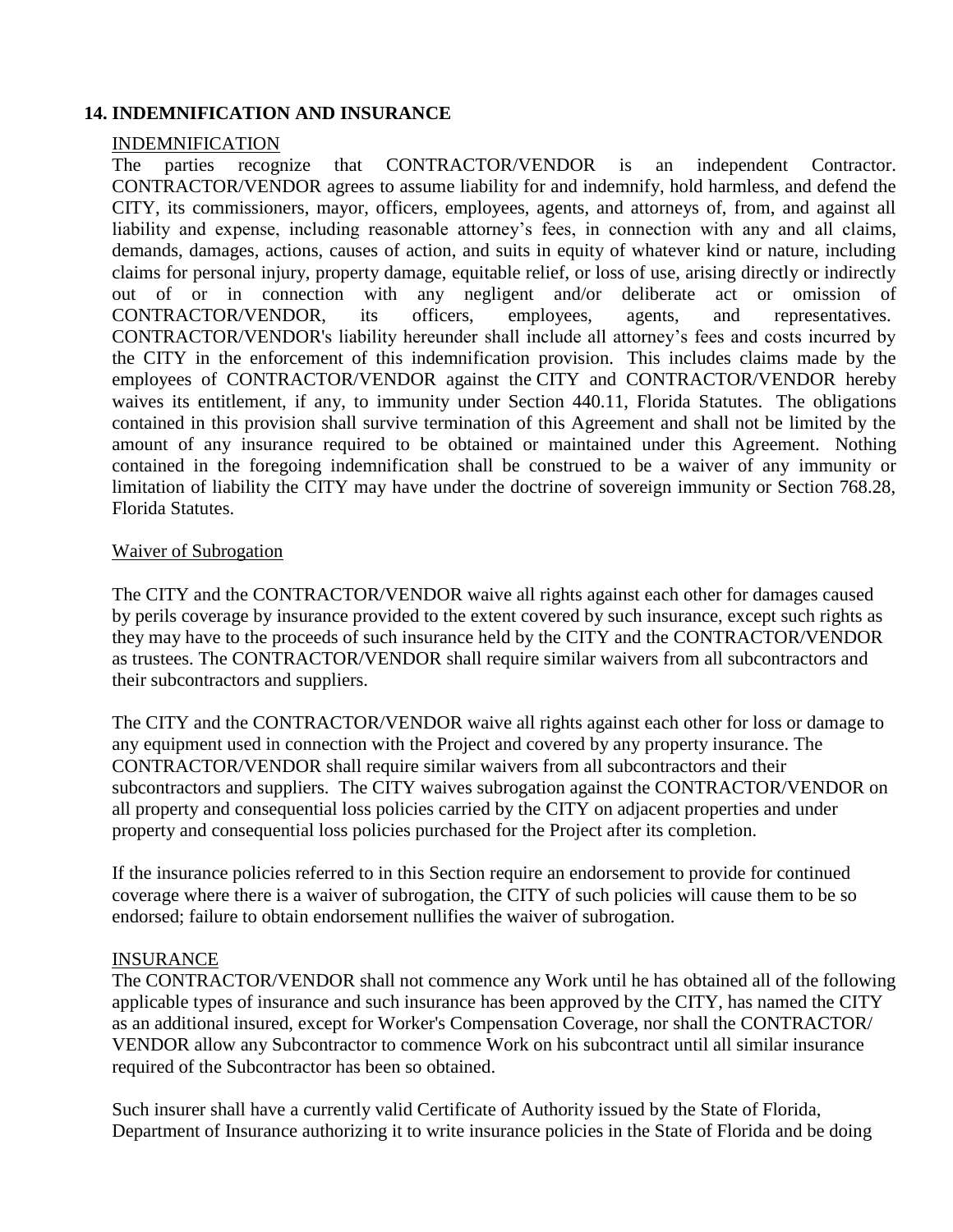business in the State of Florida. Insurers shall have at least a Policy Holders Rating of A-, and Financial Rating of Class VI as identified in the latest issue of "Best's Key Rating Guide" unless otherwise accepted by the CITY in writing.

The CONTRACTOR/VENDOR's insurance, and the insurance of any other party bound to the CONTRACTOR/VENDOR, shall be considered primary. The CITY's insurance, if any, shall be considered excess, as may be applicable to claims which arise out of indemnifications, insurance, certificates of insurance and any additional insurance provisions.

If the insurance of any CONTRACTOR/VENDOR or any subcontractor contains deductible(s), penalty (ies) or self-insured retention(s), the CONTRACTOR/VENDOR or Subcontractor whose insurance contains such provision(s) shall be solely responsible for payment of such deductible(s), penalty (ies) or self-insured retention(s). Certificates of Insurance acceptable to the City of Fernandina Beach for the CONTRACTOR/VENDOR's insurance must be received within five (5) days of Notification of Selection and at time of signing Agreement.

Certificates of Insurance and the insurance policies required will include a provision that policies, except Workers' Compensation, are primary and noncontributory to any insurance maintained by the CONTRACTOR/VENDOR.

Certificates of Insurance and the insurance policies required shall contain a provision under General Liability, Auto Liability and Workers' Compensation to include a Waiver of Subrogation clause in favor of the City of Fernandina Beach.

Certificates of Insurance and the insurance policies required shall contain a provision under General Liability, Auto Liability and Excess Liability to include the City of Fernandina Beach as Additional Insured, including Completed Operations (Form CG 20 10 and CG 20 37 or equivalent). Other Additional Insured forms might be acceptable but only if modified to include ongoing and completed operations. A copy of the endorsement to the policy shall be provided with the certificate of insurance.

All Certificates of Insurance shall be dated and shall show the name of the insured CONTRACTOR/VENDOR, the specific job by name and job number, the name of the insurer, the policy number, its effective date and its termination date and a list of any exclusionary endorsements.

All Insurers must be authorized to transact insurance business in the State of Florida as provided by Florida Statute 624.09(1) and the most recent Rating Classification/Financial Category of the insurer as published in the latest edition of "Best's Key Rating Guide' (Property-Casualty) must be at least A- or above.

All of the above referenced Insurance coverage is required to remain in force for the duration of the project and for the duration of the warranty period. Accordingly, at the time of submission of final application for payment, CONTRACTOR/VENDOR shall submit an additional Certificate of Insurance evidencing continuation of such coverage.

The failure of the City of Fernandina Beach to demand certificates of insurance and endorsements evidencing the required insurance or to identify any deficiency in contractors coverage based on the evidence of insurance provided by the contractor shall not be construed as a waiver by the City of Fernandina Beach of contractors obligation to procure, maintain and pay for required insurance.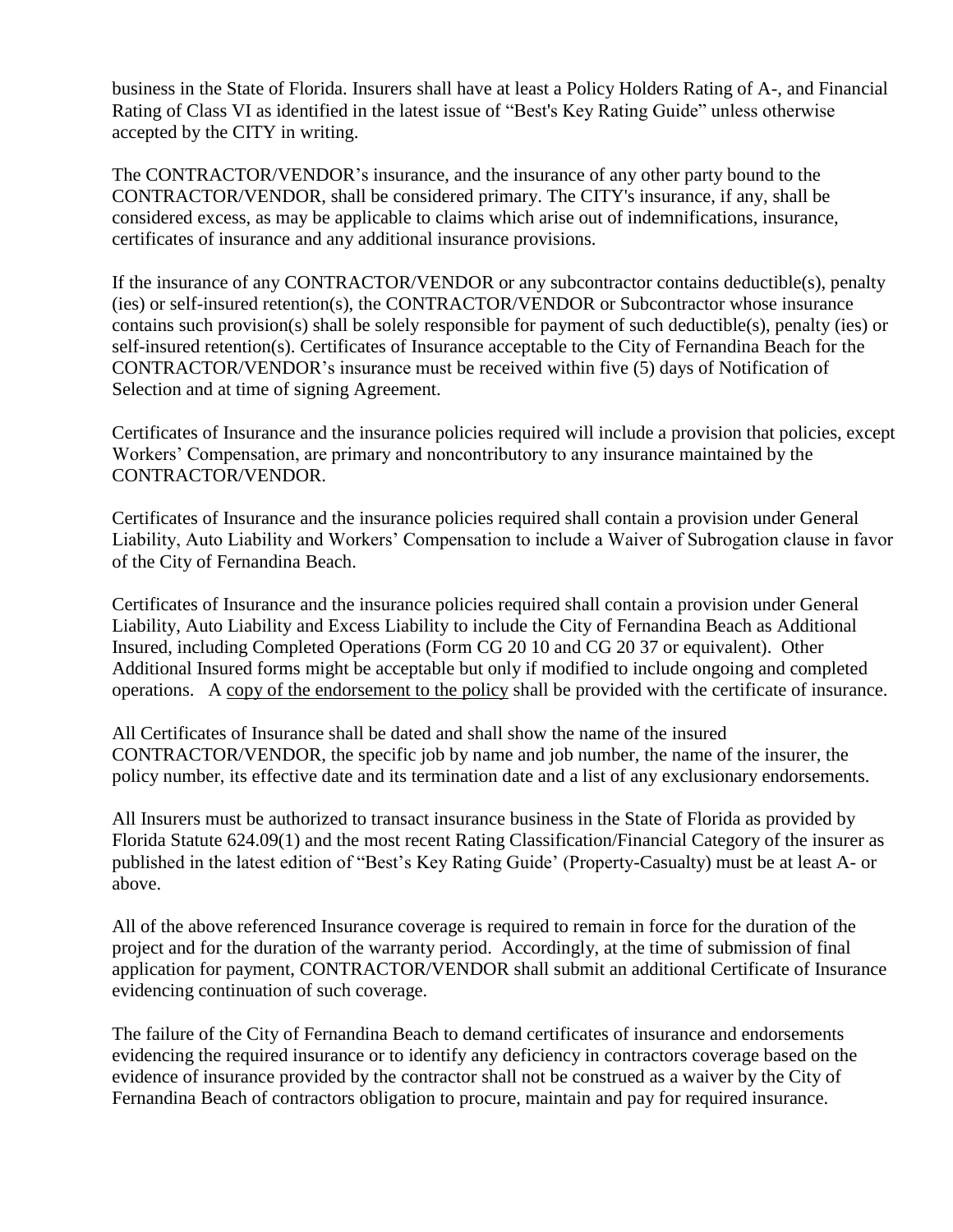The insurance requirements set forth herein shall in no way limit Contractors liability arising out of the work performed or related activities. The inclusions, coverage and limits set forth herein are minimum inclusion, coverage and limits. The required minimum policy limits set forth shall not be construed as a limitation of CONTRACTOR/VENDOR's right under any policy with higher limits, and no policy maintained by the CONTRACTOR/VENDOR shall be construed as limiting the type, quality or quantity of insurance coverage that CONTRACTOR/VENDOR should maintain. CONTRACTOR/VENDOR shall be responsible for determining appropriate inclusions, coverage and limits, which may be in excess of the minimum requirements set forth herein.

The failure of CONTRACTOR/VENDOR to fully and strictly comply at all times with the insurance requirements set forth herein shall be deemed a material breach.

# Loss Deductible

If the insurance of any CONTRACTOR/VENDOR or any subcontractor contains deductible(s), penalty (s) or self-insured retention(s), the CONTRACTOR/VENDOR or Subcontractor whose insurance contains such provision(s) shall be solely responsible for payment of such deductible(s), penalty(s) or self-insured retention(s).

## Subcontractor's Insurance

CONTRACTOR/VENDOR shall require each of his Subcontractors to likewise purchase and maintain at their expense Commercial General Liability insurance, Workers' Compensation and Employer's Liability coverage, Automobile Liability insurance and Excess Liability insurance coverage meeting the same limit and requirements as the CONTRACTOR/VENDOR 's insurance.

CONTRACTOR/VENDOR shall also obtain from each subcontractor a written indemnification in form and substance identical to the indemnity as set forth in Part 1 above.

# Certificate of Insurance

The CITY shall be furnished proof of insurance coverage as follows:

- The name of the insured CONTRACTOR/VENDOR, the specific job by name and job number, the name of the insurer, the number of the policy, its effective date, and its termination date
- Statement that the insurer will mail notice to the CITY and a copy to the CITY'S REPRESENTATIVE at least thirty (30) days prior to any material changes in provisions, cancellation, renewal, or non-renewal of the policy
- Certificate of Insurance shall be in the form as approved by the CITY and such Certificate shall clearly state all the coverages required in this Article
- If requested by the CITY, the CONTRACTOR/VENDOR shall furnish complete copies of his and his Subcontractor's insurance policies, forms and endorsements; and
- Receipt of certificates or other documentation of insurance or policies or copies of policies by the CONTRACTOR/VENDOR or by any of its representatives which indicate less coverage than required by the Contract Documents does not constitute a waiver of the CONTRACTOR/VENDOR's obligations to fulfill the requirements of this Article.

# Workers' Compensation Insurance

The CONTRACTOR/VENDOR shall take out and maintain Workers' Compensation and Employer's Liability Insurance for all his employees connected with the Work of this Project, and in case any Work is sublet, the CONTRACTOR/VENDOR shall require the Subcontractor similarly to provide Workers' Compensation Insurance for all of the latter's employees, unless such employees are covered by the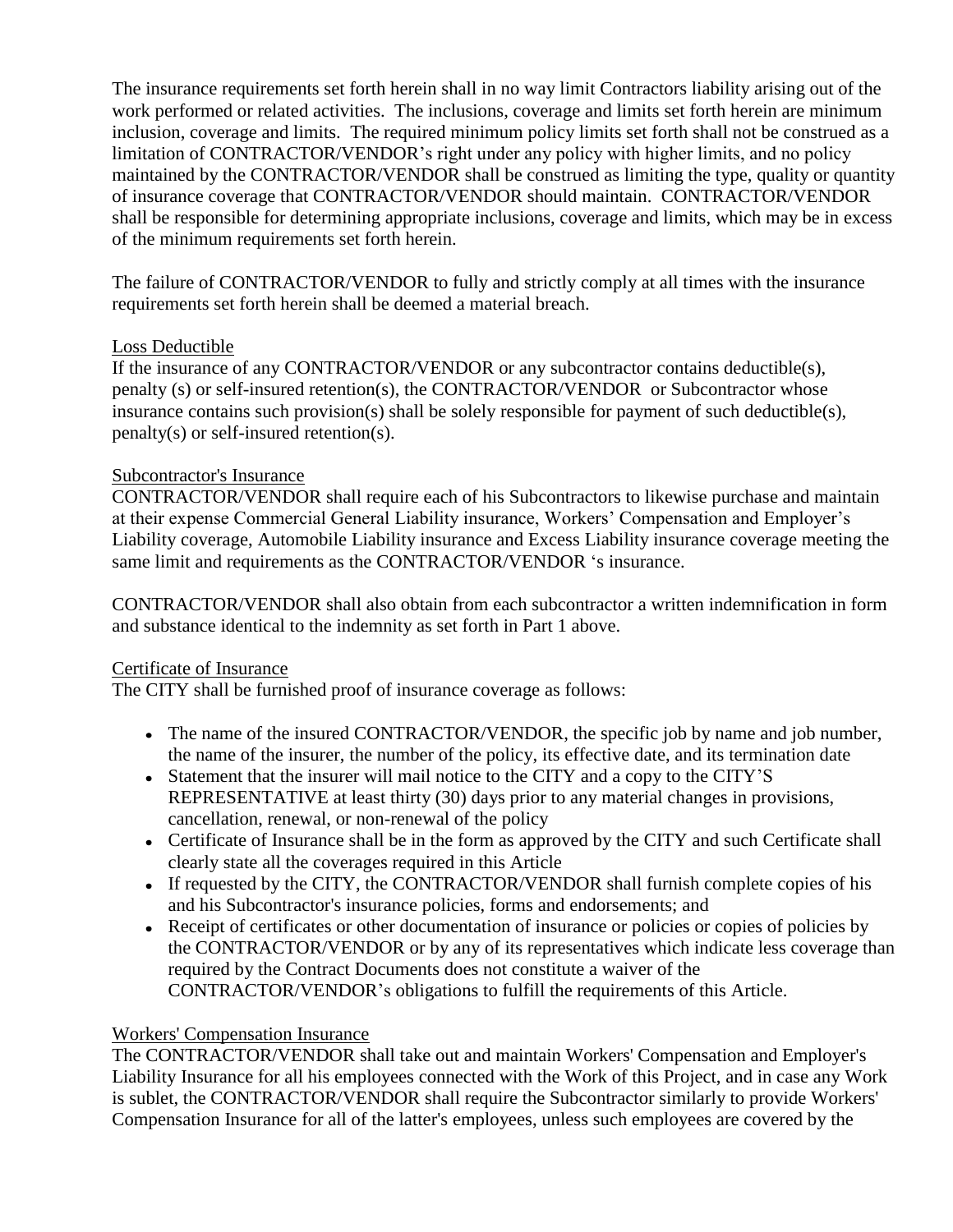protection afforded by the CONTRACTOR/VENDOR. Such insurance shall comply with the Florida Workers' Compensation Law.

The CONTRACTOR/VENDOR shall purchase and maintain at the contractor's expense Workers' Compensation and Employer's Liability insurance coverage for the life of this Subcontract.

The Limits of this insurance shall not be less than the following limits:

 Part One – Workers' Compensation Insurance – Unlimited Statutory Benefits as provided in the Florida Statutes

And

| Part Two - Employer's Liability Insurance |                         |  |
|-------------------------------------------|-------------------------|--|
| Bodily Injury by Accident                 | \$100,000 Each Accident |  |
| <b>Bodily Injury by Disease</b>           | \$500,000 Policy Limit  |  |
| <b>Bodily Injury by Disease</b>           | \$100,000 Each Employee |  |

\*If leased employees are used, policy must include an Alternate Employer's Endorsement (WC 00 03 01 or equivalent) naming the contractor.

In case any class of contract at the Project Site is not protected under the Workers' Compensation statute, the CONTRACTOR/VENDOR shall provide adequate insurance, satisfactory to CITY for the protection of employees not otherwise protected.

#### Longshoreman's Insurance (If Applicable)

The Contractor shall take out and maintain insurance coverage as required to comply with the United States Longshore and Harborworkers' Act (USL&H) for all employees covered by USL&H. Contractor shall require that Subcontractor similarly provide USL&H insurance for all of the latter's employees, unless such employees are covered by the protection afforded by the Contractor.

#### Liability Insurance

The CONTRACTOR/VENDOR shall take out and maintain Commercial General Liability and Commercial Automobile Liability Insurance as shall protect CITY from claims for damage for bodily injury and personal injury, including accidental death, as well as claims for property damages which may arise from operating under this Agreement, whether such operations are by himself or by anyone directly or indirectly employed by him, and the amount of such insurance shall be minimum limits as follows:

#### Commercial General Liability

The CONTRACTOR/VENDOR shall purchase and maintain at the CONTRACTOR/VENDOR's expense Commercial General Liability insurance coverage (ISO or comparable Occurrence Form) (Modified Occurrence or Claims Made forms are not acceptable).

The Limits of this insurance shall not be less than the following limits:

| Each Occurrence Limit                             | \$1,000,000           |
|---------------------------------------------------|-----------------------|
| Personal & Advertising Injury Limit               | \$1,000,000           |
| Fire Damage Limit (any one fire)                  | 50,000                |
| Medical Expense Limit (any one person)            | 5,000<br><sup>S</sup> |
| Products & Completed Operations Aggregate Limit   | \$2,000,000           |
| General Aggregate Limit (other than Products $\&$ |                       |
| <b>Completed Operations) Applies Per Project</b>  | \$2,000,000           |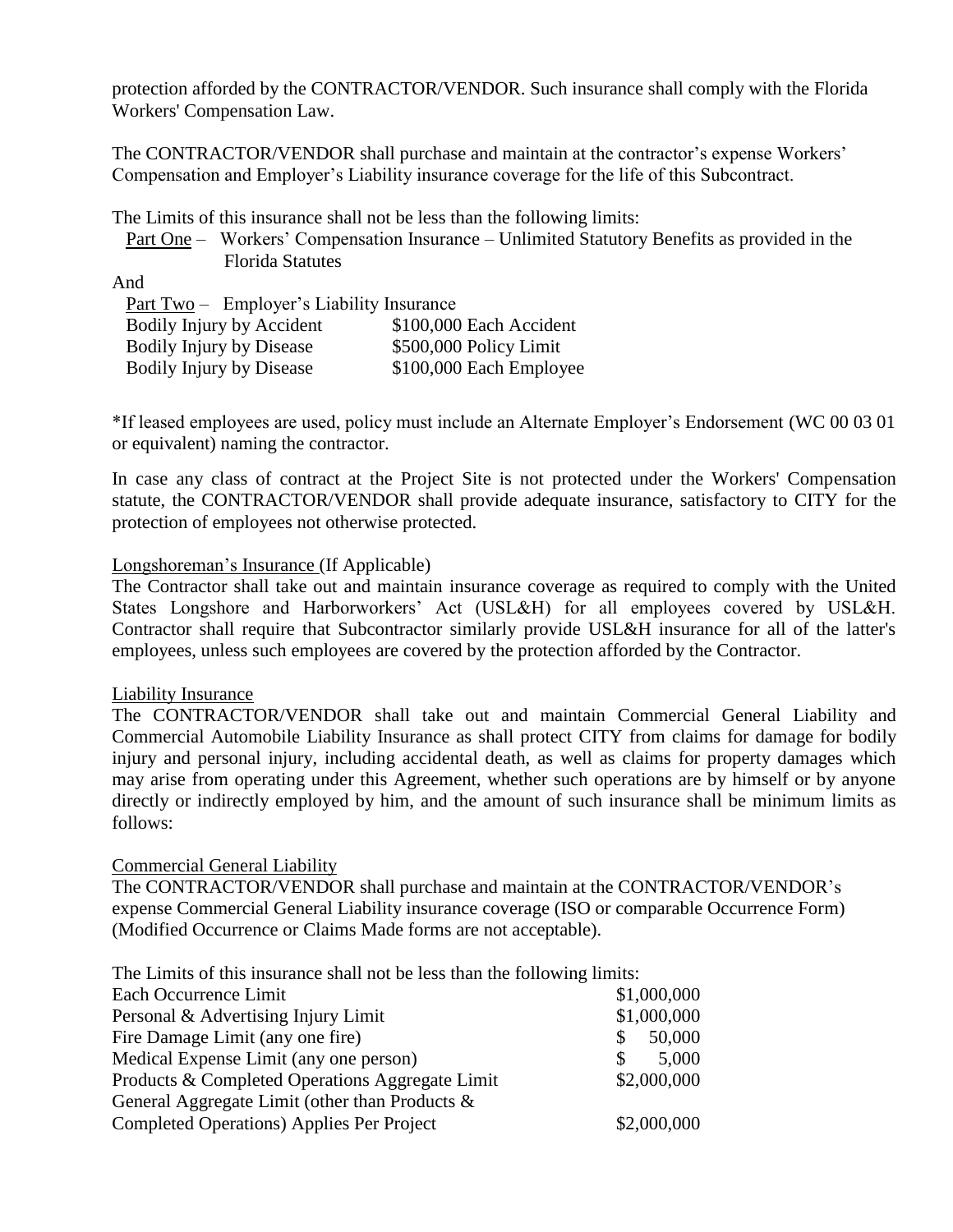General liability coverage shall continue to apply to "bodily injury" and to "property damage" occurring after all work on the Site of the covered operations to be performed by or on behalf of the additional insureds has been completed and shall continue after that portion of "your work" out of which the injury or damage arises has been put to its intended use.

- Coverage shall include premises, operations, products, completed operations, independent contractors, contractual liability covering this Agreement, contracts and leases, broad form property damage coverages, personal injury and bodily injury.
- If Umbrella or Excess liability coverage is used to satisfy the requirements of this Section, it shall not be more restrictive than the underlying insurance policy coverages.

#### Commercial Automobile Liability:

The CONTRACTOR/VENDOR shall purchase and maintain at the contractor's expense Automobile Liability insurance coverage.

The Limits of this insurance shall not be less than the following limits:

| Combined Single Limit | \$1,000,000 Each Accident               |
|-----------------------|-----------------------------------------|
| OR.                   |                                         |
| <b>Split Limits</b>   | \$ 500,000 Bodily Injury-Per Person     |
|                       | \$1,000,000 Bodily Injury-Per Accident  |
|                       | \$ 500,000 Property Damage-Per Accident |

Covered Automobiles shall include any auto owned or operated by the insured CONTRACTOR/VENDOR, insured CONTRACTOR/VENDOR including autos which are leased, hired, rented or borrowed, including autos owned by their employees which are used in connection with the business of the respective contractor.

Coverage shall include bodily injury and property damage arising out of ownership, maintenance or use of any auto, including owned, non-CITY and hired automobiles and employee non-ownership use.

#### Excess Liability Insurance

The CONTRACTOR/VENDOR shall purchase and maintain at the contractor's expense Excess Liability (Umbrella Form) insurance coverage.

The Limits of this insurance shall not be less than the following limits:

| Each Occurrence Limit | \$1,000,000 |
|-----------------------|-------------|
| Aggregate Limit       | \$1,000,000 |

#### Property Insurance

This additional coverage will be required if the contract includes construction of or additions to aboveground buildings or structures, or installation of machinery or equipment, the CONTRACTOR/VENDOR shall provide Builder's Risk insurance or an Installation Floater.

The minimum amount of insurance shall be 100% of the completed value of such addition(s), building(s), or structure(s), or the installed replacement cost of value.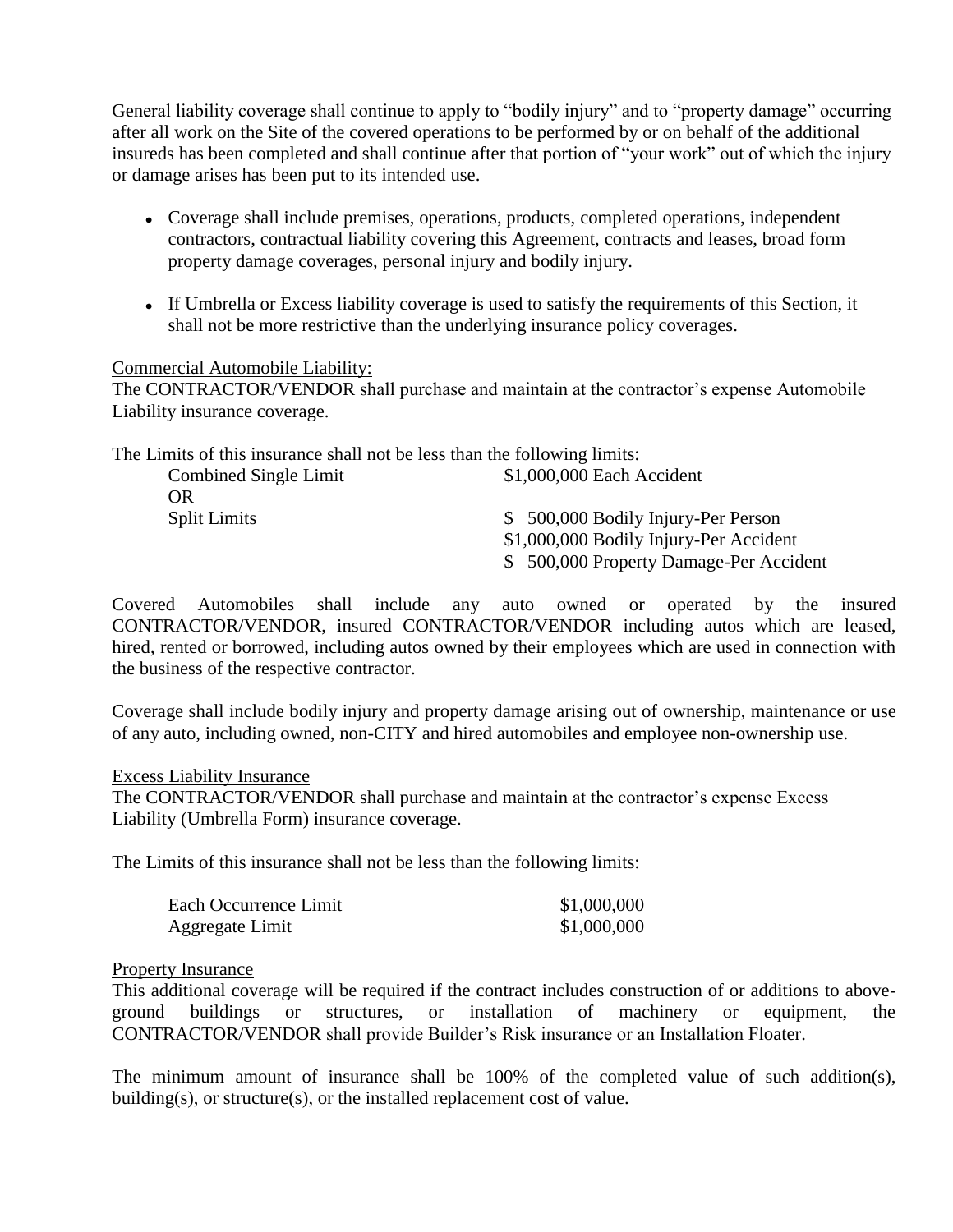#### Builder's Risk Coverage

The CONTRACTOR/VENDOR shall take out and maintain a "Builder's Risk Policy" completed value form issued to provide coverages on a "all risk" basis, including:

- Theft Coverage, and flood insurance where specified in the Contract Documents.
- A waiver of any co-insurance or deductible requirements.  $\bullet$
- Off-site storage, transit and installation risks.  $\bullet$
- Coverage of the interests of all parties, including the CONTRACTOR/VENDOR, CITY, Subcontractors, Sub-subcontractors and suppliers.
- A provision that the coverage shall not be lapsed or canceled due to occupancy by the CITY prior to final acceptance and payment by the CITY.
- The City of Fernandina Beach being named as an additional insured.

#### **15. PAYMENT**

Payment due hereunder shall be made by the City to CONTRACTOR/VENDOR in accordance with the Florida Prompt Payment Act. The City's preferred method of payment is electronically by credit card/line. Upon award, CONTRACTOR/VENDOR will be contacted by the City's provider, Commerce Bank, to participate in the City's electronic payments program. **CONTRACTOR/ VENDOR must state on Exhibit "A" Bid Form whether they accept credit card payments and provide their Accounting Department contact name, phone number and email address.**

#### **16. BID PROTESTS**

Bid protest conditions and procedures are in accordance with City Ordinances – Part 2, Chapter 2, Article VII, Division 2, Section 2-244.

#### **17. FEDERAL GRANT MONEY**

In the event this project is funded with federal grant monies, contractors may not participate in the bid if contractor is listed in the Excluded Parties List System (EPLS) a federal suspension and debarment listing.<https://www.epls.gov/epls/search.do> . Vendor shall include copy of search results with bid or proposal.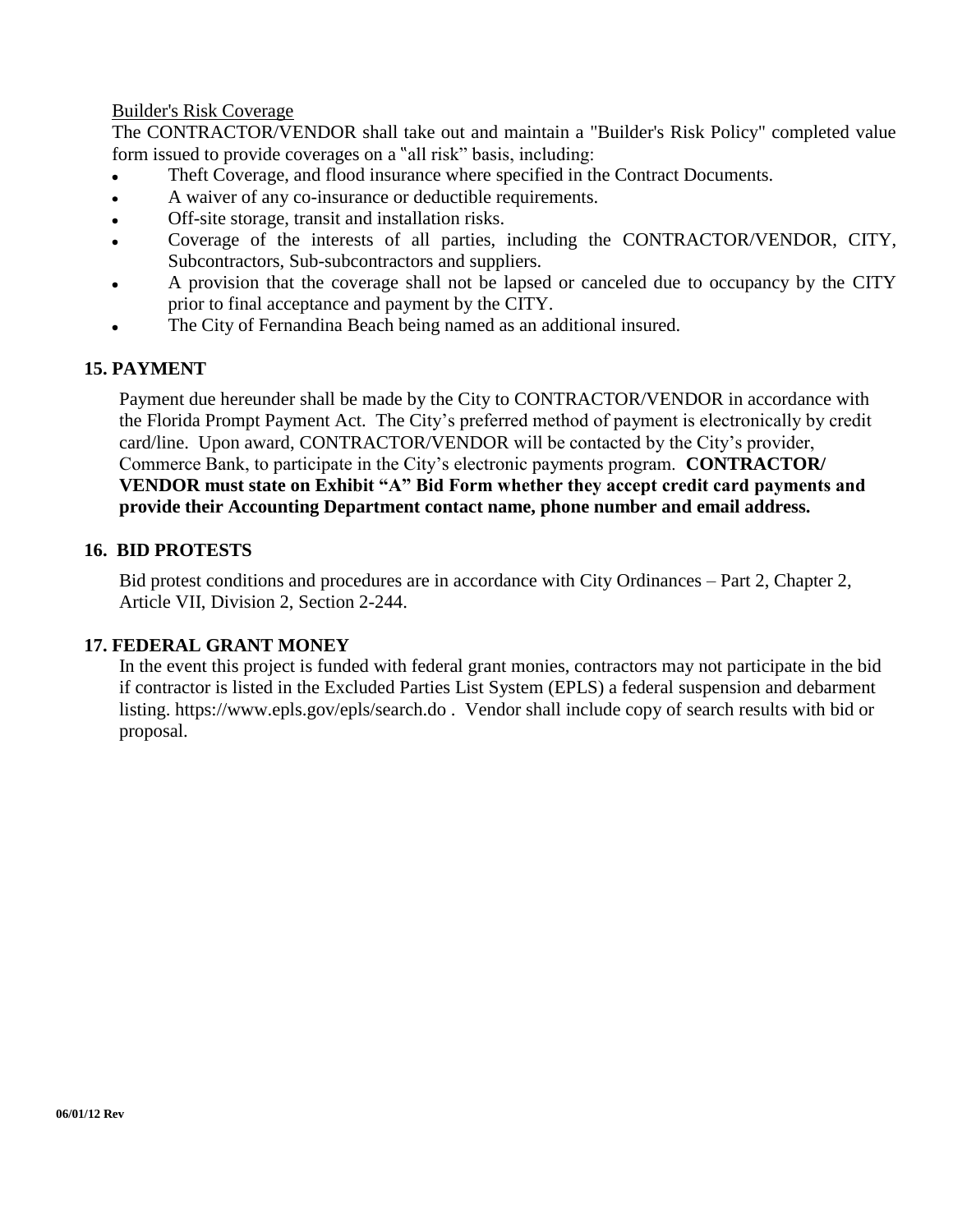## **EXHIBIT "A"**

# **BID FORM**

# **CITY OF FERNANDINA BEACH ITB # \_\_\_-\_\_\_**

**ITB NAME:\_\_\_\_\_\_\_\_\_\_\_\_\_\_\_\_\_\_\_\_\_\_\_\_\_\_\_\_\_\_\_\_\_\_\_\_\_\_\_\_\_\_\_\_\_**

**Price is in accordance with the Specifications and the General Conditions of the ITB as provided.**

**Bid Amount:\$ \_\_\_\_\_\_\_\_\_\_\_\_\_\_\_\_\_\_\_\_\_\_\_\_\_\_\_\_\_**

\*\*\*\*\*\*\*\*\*\*\*\*\*\*\*\*\*\*\*\*\*\*\*\*\*\*\*\*\*\*\*\*\*\*\*\*\*\*\*\*\*\*\*\*\*\*\*\*\*\*\*\*\*\*\*\*\*\*\*\*\*\*\*\*\*\*\*\*\*\*\*\*\*\*\*\*\*\*\*\*\*\*

| Email Address: No. 2016. The Commission of the Commission of the Commission of the Commission of the Commission of the Commission of the Commission of the Commission of the Commission of the Commission of the Commission of |  |
|--------------------------------------------------------------------------------------------------------------------------------------------------------------------------------------------------------------------------------|--|
|                                                                                                                                                                                                                                |  |
|                                                                                                                                                                                                                                |  |
| Vendor Accepts Credit Cards*: Yes No                                                                                                                                                                                           |  |
| <b>Accounting Contact:</b>                                                                                                                                                                                                     |  |
| Name: 2008. 2008. 2010. 2010. 2010. 2010. 2010. 2010. 2010. 2010. 2010. 2010. 2010. 2010. 2010. 2010. 2010. 20                                                                                                                 |  |
|                                                                                                                                                                                                                                |  |

**\*See preferred method of payment under "Payment" section of the General Conditions**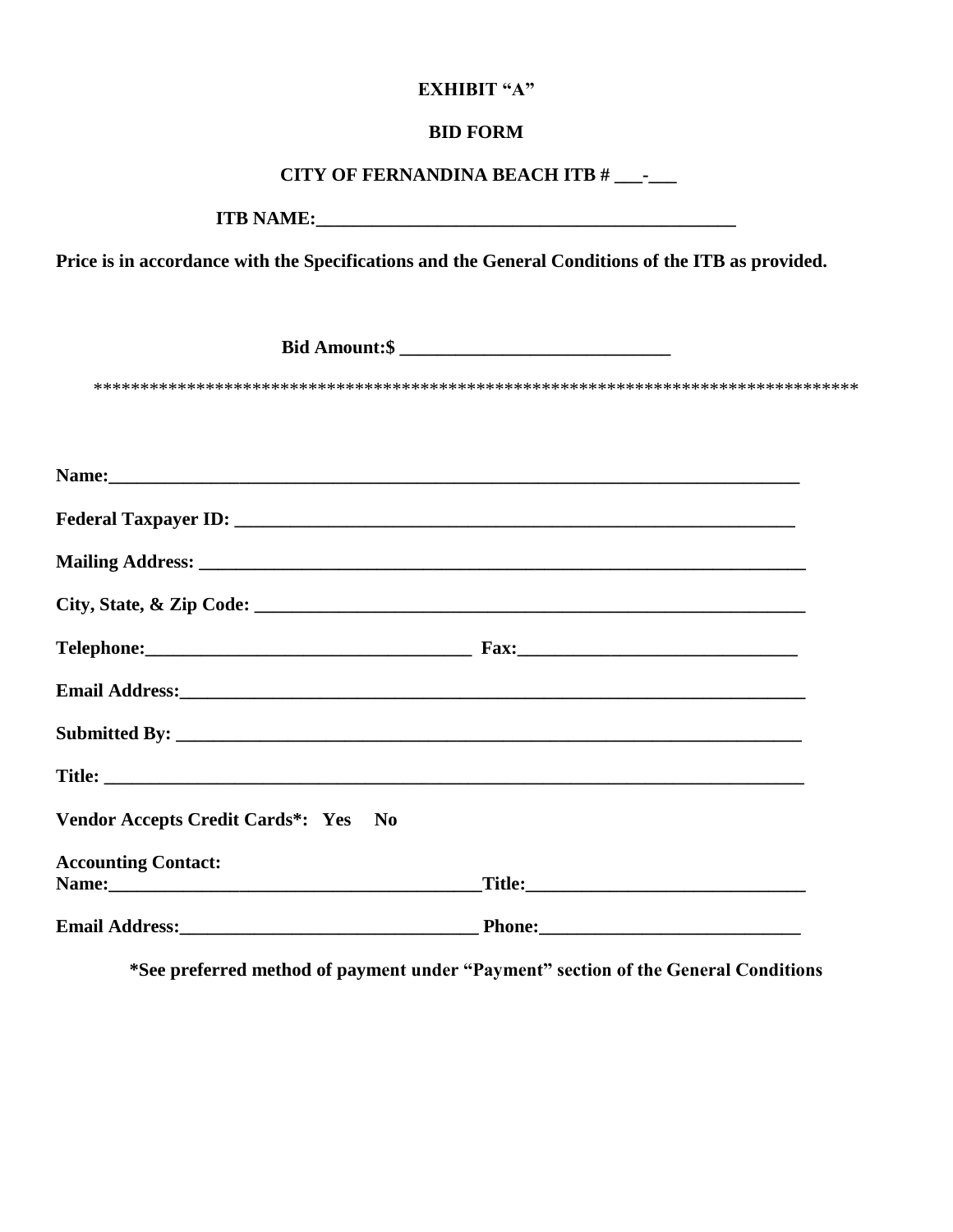# **EXHIBIT "B" TO GENERAL CONDITIONS TO ITB # \_\_\_-\_\_\_**

# **CITY OF FERNANDINA BEACH, FLORIDA SWORN STATEMENT UNDER F.S. SECTION 287.133(3)(A), ON PUBLIC ENTITY CRIMES**

# **THIS FORM MUST BE SIGNED IN THE PRESENCE OF A NOTARY PUBLIC OR OTHER OFFICER AUTHORIZED TO ADMINISTER OATHS.**

1. This sworn statement is submitted with Bid, Proposal or Contract for \_\_\_\_\_\_\_\_\_\_\_\_\_\_\_.

- 2. This sworn statement is submitted by (entity) \_\_\_\_\_\_\_\_\_\_\_\_\_\_\_\_\_\_\_\_\_\_\_\_\_ whose business address is  $\frac{1}{2}$  and (if applicable) Federal Employer Identification Number (FEIN) is (If a Sole Proprietor and you have no FEIN, include the last four (4) digits of your Social Security Number: \_\_\_\_\_\_\_\_\_\_.)
- 3. My name is and my relationship to the entity named above is \_\_\_\_\_\_\_\_\_\_\_\_\_\_\_\_\_\_.
- 4. I understand that a "public entity crime" as defined in Paragraph 287.133(a)(g). Florida Statutes, means a violation of any state or federal law by a person with respect to and directly related to the transaction of business with any public entity or with an agency or political subdivision of any other state or with the United States, including, but not limited to, any bid or contract for goods or services to be provided to any public entity or any agency or political subdivision of any other state or of the United States and involving antitrust, fraud, theft, bribery, collusion, racketeering, conspiracy, or material misrepresentation.
- 5. I understand that "convicted" or "conviction" as defined in paragraph 287.133(a)(b), Florida Statutes, means finding of guilt or a conviction of a public entity crime with or without an adjudication of guilt, in any federal or state trial court of records relating to charges brought by indictment or information after July 1, 1989, as a result of a jury verdict, non-jury trial, or entry of a plea of guilty or nolo contendere.
- 6. I understand that an "affiliate" as defined in Paragraph 287.133(1)(a), Florida Statutes, means:
	- 1. A predecessor or successor of a person convicted of a public entity crime; or
	- 2. An entity under the control of any natural person who is active in the management of the entity and who has been convicted of a public entity crime. The term "affiliate" includes those officers, directors, executives, partners, shareholders, employees, members, and agents who are active in the management of an affiliate. The City of Fernandina Beach, Florida ownership by one of shares constituting a controlling income among persons when not for fair interest in another person, or a pooling of equipment or income among persons when not for fair market value under a length agreement, shall be a prima facie case that one person controls another person. A person who was knowingly convicted of a public entity crime, in Florida during the preceding 36 months shall be considered an affiliate.
- 7. I understand that a "person" as defined in Paragraph 287.133(1)(e), Florida Statutes, means any natural person or entity organized under the laws of the state or of the United States with the legal power to enter into a binding contract for provision of goods or services let by a public entity, or which otherwise transacts or applies to transact business with a public entity. The term "person" includes those officers, directors, executives, partners, shareholders, employees, members, and agents who are active n management of an entity.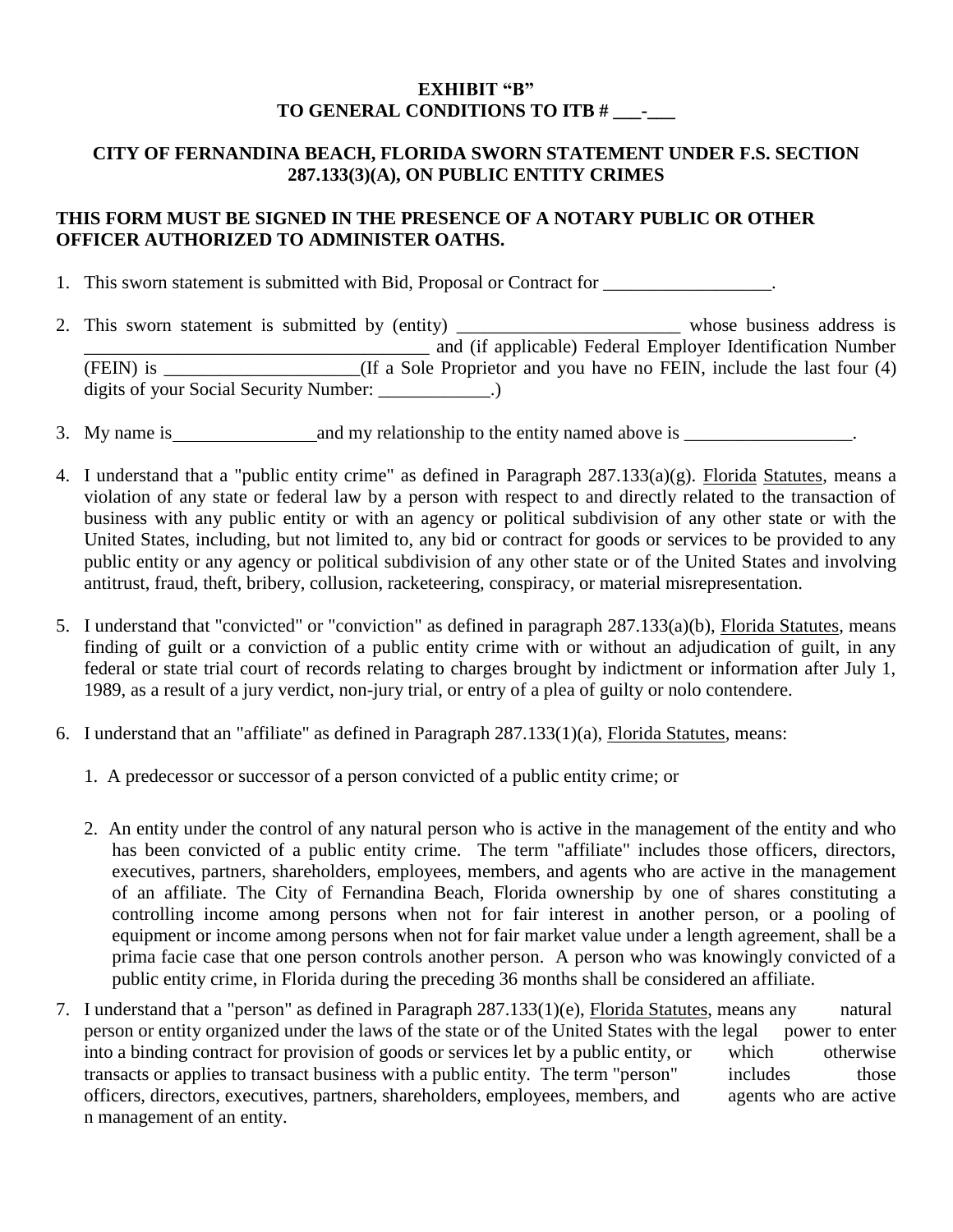8. Based on information and belief, the statement which I have marked below is true in relation to the entity submitting this sworn statement. (Please indicate which statement applies)

\_\_\_\_ Neither the entity submitting this sworn statement, nor any officers, directors, executives, partners, shareholders, employees, members, or agents who are active in management of the entity, nor affiliate of the entity have been charged with and convicted of a public entity crime subsequent to July 1, 1989.

The entity submitting this sworn statement, or one or more of the officers, directors, executives, partners, shareholders, employees, members, or agents who are active in management of the entity or an affiliate of the entity has been charged with and convicted of a public entity crime subsequent to July 1, 1989. (Please attach a copy of the final order.)

The person or affiliate was placed on the convicted vendor list. There has been a subsequent proceeding before a hearing officer of the State of Florida, Division of Administrative Hearings. The final order entered by the hearing officer determined that it was in public interest to remove the person or affiliate from the convicted vendor list. (Please attach a copy of the final order.)

\_\_\_\_ The person or affiliate has not been placed on the convicted vendor list. (Please describe any action taken by, or pending with, the Department of General Services.)

Signature Date:

\_\_\_\_\_\_\_\_\_\_\_\_\_\_\_\_\_\_\_\_\_\_\_\_\_\_\_\_\_\_\_\_\_\_\_\_\_\_\_\_\_\_\_\_

STATE OF FLORIDA COUNTY OF

PERSONALLY APPEARED BEFORE ME, the undersigned authority, who, after first being sworn by me, affixed his/her signature at the space provided above on this \_\_\_ day of \_\_\_\_\_\_\_\_\_\_\_\_\_\_, 201 \_\_\_, and is personally known to me, or has provided \_\_\_\_\_\_\_\_\_\_\_\_\_\_\_\_\_\_\_\_\_\_ as identification.

> \_\_\_\_\_\_\_\_\_\_\_\_\_\_\_\_\_\_\_\_\_\_\_\_\_\_\_\_\_\_\_\_\_\_\_ Notary Public My Commission expires: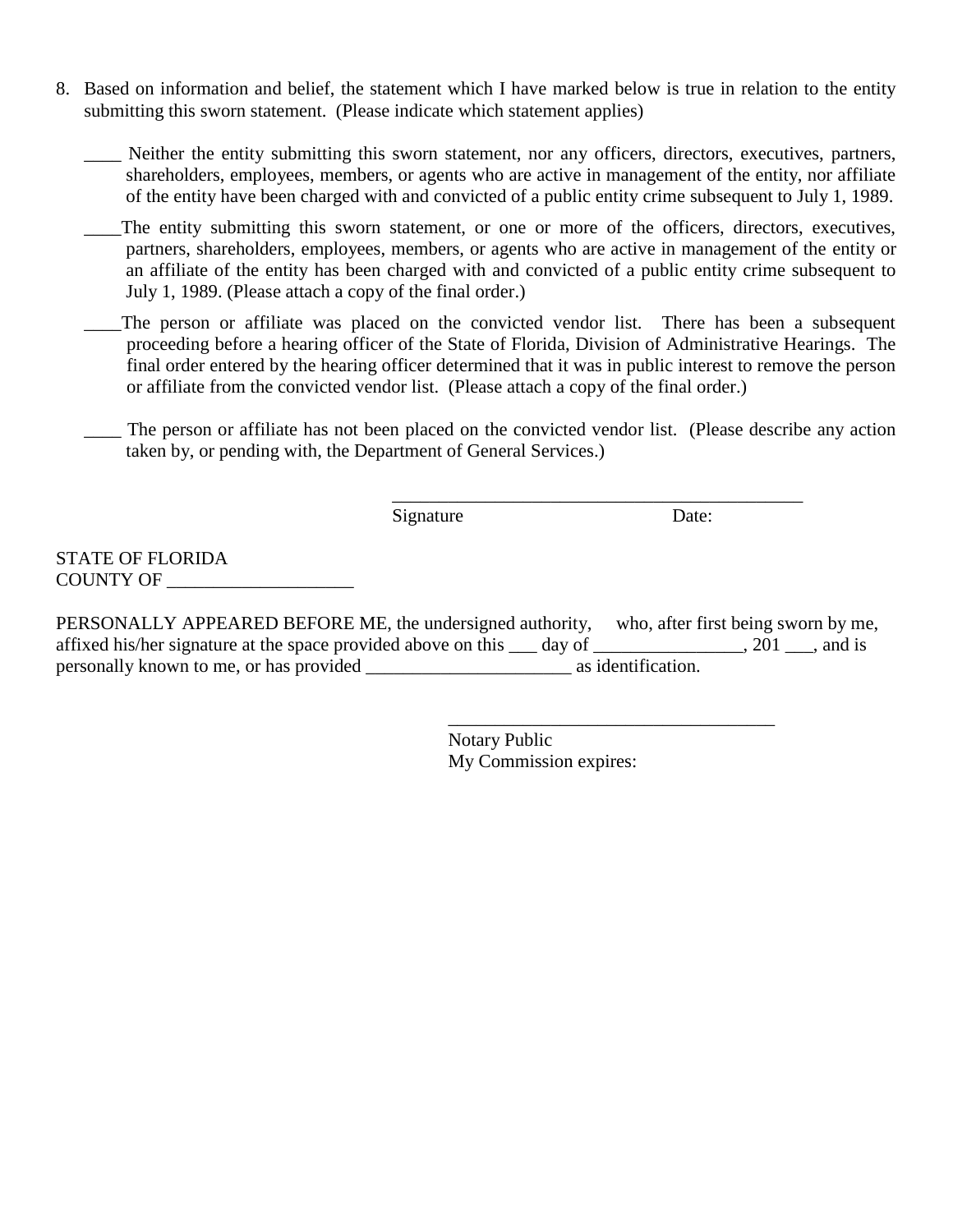#### **EXHIBIT "C" TO GENERAL CONDITIONS TO ITB # \_\_\_-\_\_\_ CITY OF FERNANDINA BEACH**

#### **DRUG-FREE WORKPLACE CERTIFICATION**

The below-signed Proposer certifies that it has implemented a drug-free workplace program. In order to have a drug-free workplace prepare, a business shall:

- 1. Publish a statement notifying employees that the unlawful manufacture, distribution, dispensing, possession, or use of a controlled substance is prohibited in the workplace and specifying the actions that will be taken against employees for violation of such prohibition.
- 2. Inform employees about the dangers of drug abuse in the workplace, the business's policy of maintaining a drug-free workplace, any available drug counseling, rehabilitation, and employee assistance programs, and the penalties that may be imposed upon employees for drug abuse violations.
- 3. Give each employee engaged in providing the commodities or services a copy of the statement specified in paragraph 1.
- 4. In the statement in paragraph 1., notify the employees that, as a condition of working on the commodities or contractual services that are under bid, the employee will abide by the terms of the statement and will notify the employer of any conviction of, or plea of nolo contendre to, any violation occurring in the workplace no later than five (5) working days after such conviction.
- 5. Impose a sanction on, or require fine satisfactory participation in drug abuse assistance or rehabilitation program if such is available in the employee's community, by any employee who is convicted.
- 6. Make a good faith effort to continue to maintain a drug-free workplace through implementation of this section.

As the person authorized to sign this statement, I Certify that this firm complies fully with the above drug-free workplace requirements.

| NAME (TYPED OR PRINTED): |  |
|--------------------------|--|